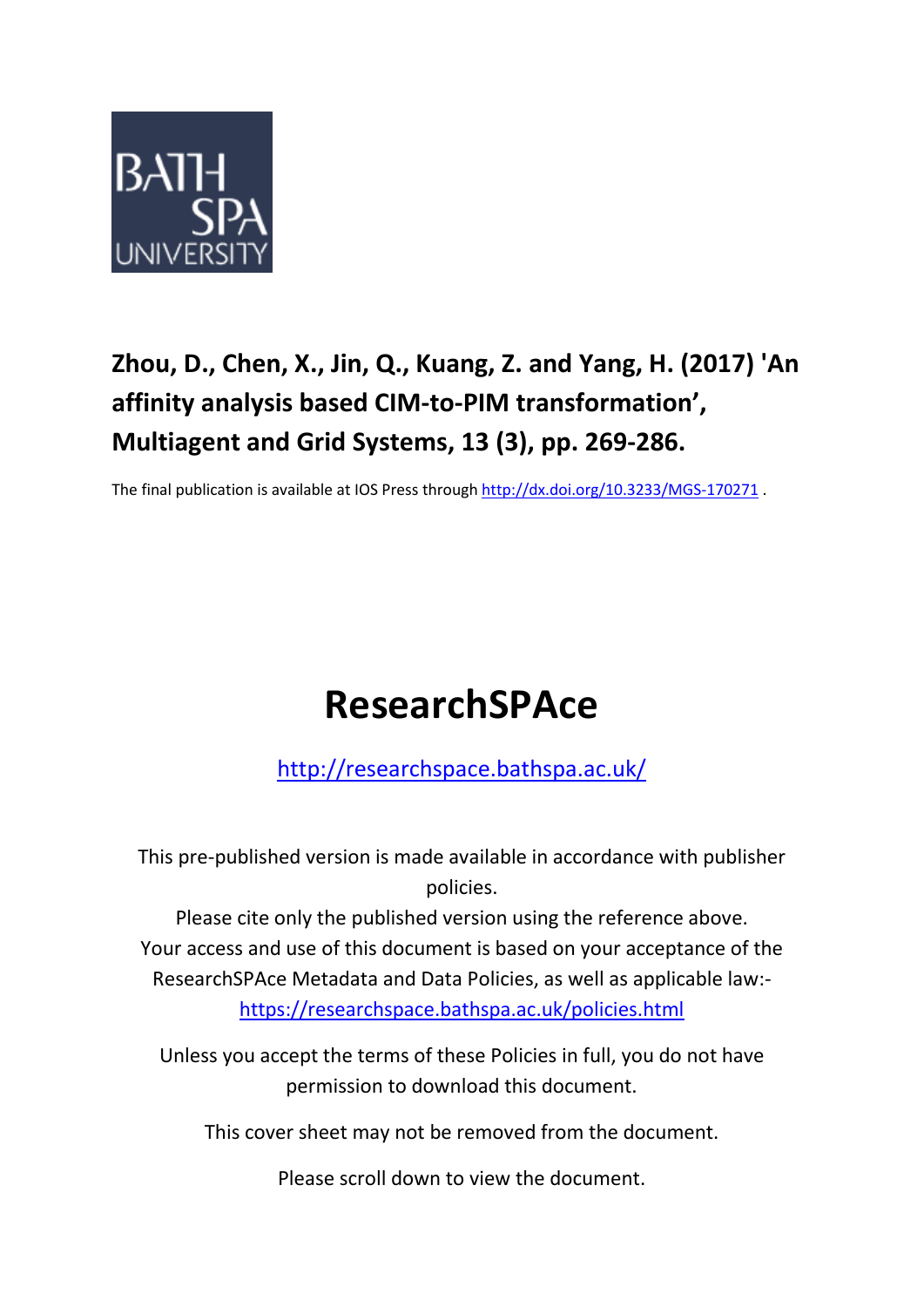## An Affinity Analysis Based CIM-to-PIM

## Transformation

Dongdai Zhou $^{1,2,3}$  Xue Chen $^1$  Qiuzhi Jin $^1$  Zhejun Kuang $^1$  Hongji Yang $^4$ 

1College of Information and Software Engineering, Northeast Normal University, Changchun, 130117, China

2 E-Learning Technological Innovation Center of Jilin Province, Changchun, 130117, China

3 Engineering & Research Center of E-learning, Ministry of Education, Changchun, 130117, China

4 Centre for Creative Computing, Bath Spa University, Bath, England, SN13 0BZ

**Abstract:** To tackle the problems such as the imperfection and inconsistency in software requirements in traditional Computation Independent Model (CIM) modelling, the low degree of automation as well as the imperfection in the description of Platform Independent Model (PIM) in CIM-to-PIM transforming, in this article, we propose a Business-Process-based CIM modelling method and a CIM-to-PIM transformation approach. Business Process Model is used to express CIM, and UML`s Sequence Diagram, State Chart Diagram as well as Class Diagram are used to express PIM. Firstly, the users' requirements are obtained through business process models. We extract use cases from business processes and create use case specifications. A verification mechanism is also added for the use case specification. Secondly, we transform CIMs into PIMs automatically with use case specifications as the inputs as well as combining with use case based thinking, responsibility based thinking and affinity analysis. Finally, by comparing with the methods in other studies, we conclude that methods proposed in this article can ensure model integrity and increase the degree of model transformation automation.

**Keywords:** MDA; CIM Modelling; Business Process; CIM-to-PIM Transformation; Affinity Analysis

## **1 Introduction**

In July 2001, OMG (Object Management Group) formally promulgated the Model Driven Architecture (MDA), which drove the software development by the establishment of CIM, PIM, and PSM, as well as the conversion between those models. In the following 10 years or so for MDA's development, researchers put much emphasis on PIM, PSM and the transformation from PIM to PSM. CIM-to-PIM, as the first transformation step of MDA, somehow, attracted less attention. As a result, it not only affects the automatic generation of MDA code, but also results in several problems, such as the loss of information in the process of model transformation, requirement inconsistency between the user and the system, and even the code is unable to be executed. For all these reasons, how to build a complete and reliable CIM model, and convert CIM into PIM is of great importance.

The rest of this paper is organised as follows. Section 2 introduces related work and points out the shortcomings of the existing work and the research content of our paper. Section 3 gives the PIM model and a presentation of a proposal for CIM-to-PIM transformation. Section 4 takes a library management system as an example to apply the above modelling as well as the transformation method. In Section 5, we discuss advantages of this paper in contrast with the existing studies in the literature. Finally, Section 6 concludes this paper.

## **2 Literature Review**

At present, there are four aspects in the research of CIM-to-PIM transformation.

(1) Model transformation approach based on use case descriptions parser -- Li [20, 21] proposed 13 kinds of syntactic rules to describe use case event flow. He also provided an approach to parsing sentences described by these syntactic rules to extract different elements (that are used in model transformation) from the flow of events. The elements are sender, receiver, action, etc. Basing on Li's work, Xin, et. al. [4-6], proposed using use case diagrams to describe CIM; using activity diagrams, sequence diagrams and state diagrams to describe PIM; and eventually transforming PIM into CIM. Chen [60] proposed a relationship oriented approach to transforming use case specification into class diagrams. In the PIM layer, class diagram can reflect the structure of the PIM layer, which is the static information of the PIM layer, but cannot express the behaviour information of the PIM layer, which is the dynamic information. This will lead to the incompleteness of the PIM.

(2) Model transformation approach based on meta-model -- Generating systems capable of running from the business requirements faces one big problem, i.e., how to construct an effective CIM and automatically transform CIMs into PIMs. In order to solve these problems, Kherraf, Cao, et. al. [22, 23], proposed an approach to transforming from CIM to PIM based on patterns and archetypes. They used use case diagram and activity diagram to construct CIM, used component diagram to construct PIM, and used patterns and archetypes to simplify the transformation from CIM to PIM. Yin [24] proposed an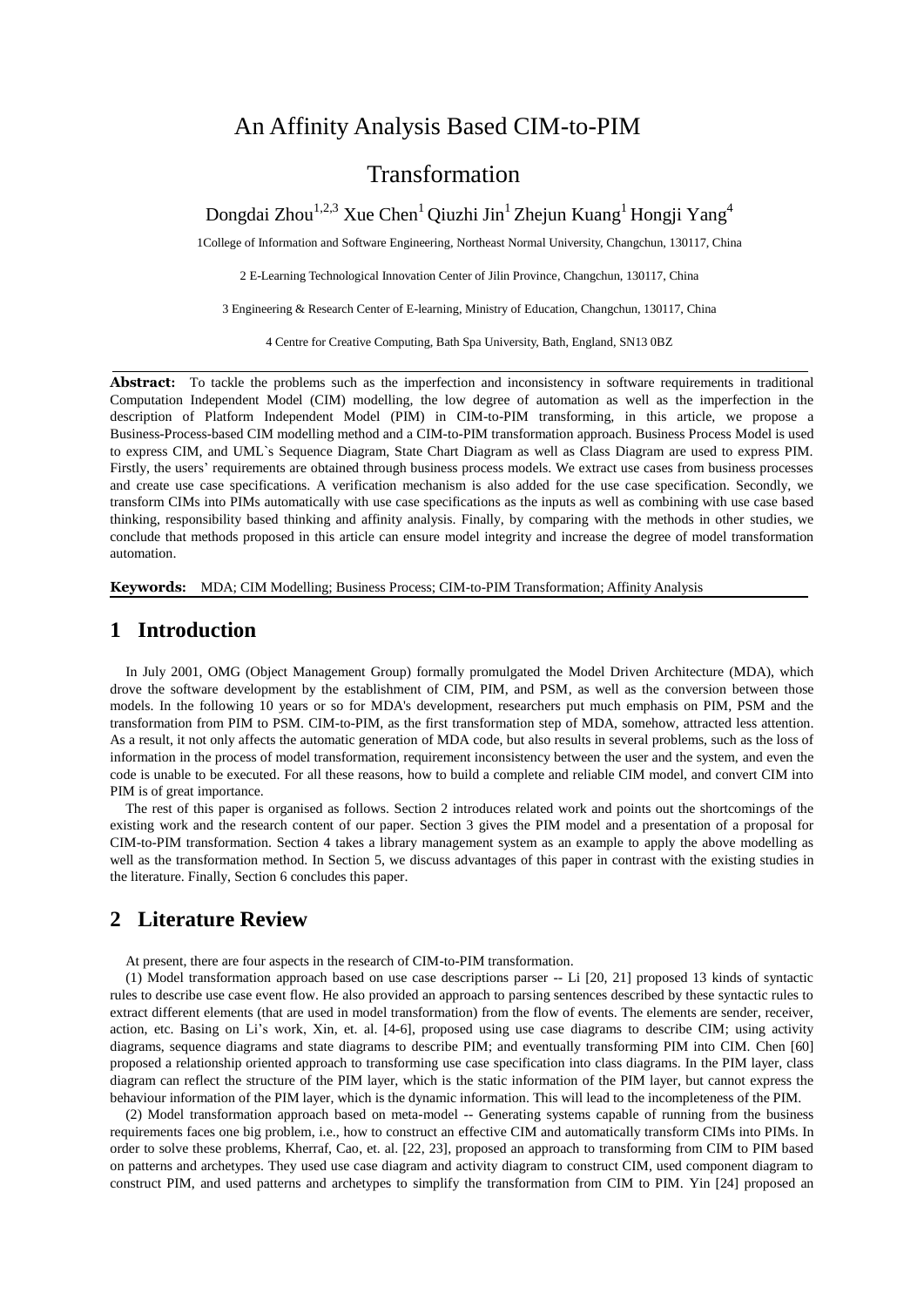approach to transforming from CIM to PIM based on ICEMDA. Firstly, meta-models of CIM and PIM were created. Then, mapping rules between the CIM meta-model and the PIM meta-model were constructed. Finally, she found out corresponding mapping rules developed for converting CIMs to PIMs. The BO model refers to entity information used for the systems, collected through user's requirement. Data model is divided into two abstract levels of BO-R and E-R. BO-R describes dependencies between BO in PIM, and E-R describes the association and constraint between the entities. Cao, et al. [25] proposed an approach to transformating from CIM to PIM based on SOA. They separated model transformation from realisation technology and platforms. The approach mainly includes the following two parts. The first part gives a service-oriented way to model the requirement. The second part gives a model refinement mechanism and a set of refinement rules. The refinement mechanism and rules can transform the requirement model to a set of loosely coupled services and can match these services to their suitable components and interfaces.

(3) Model transformation approaches based on feature and component -- Wei, et al., [7] proposed a feature-oriented component-based approach to the CIM-to-PIM transformation. In this approach, using feature model represents the CIM requirement, and the CIM includes a set of features as well as their relationships, using component as the key element of PIM. One important characteristic of this approach is that it provides a method to decompose the n-to-n relations between features and components into two groups of 1-to-n relations. The other important characteristic is that this approach proposes a way to create components by clustering responsibilities which are operationalised from features. These two characteristics partially parse two basic problems related to the CIM-to-PIM transformation: one is the traceability problem between CIM and PIM, the other is the problem of CIM-based PIM construction.

(4) Model transformation approach based on QVT -- Rodríguez,, et. al. [26, 27] proposed an approach to transforming from CIM to PIM based on QVT. QVT (Query/View/Transformation [28] was proposed by OMG, which is an important member of OMG meta-model family. In this approach, activity diagram is used to describe CIM; use case diagram and class diagram of analysis level are used to describe PIM. At last, certain QVT rules and model refinement rules are used to transform CIM into PIM.

Having analysed above studies we found that there are problems in the transformation from CIM to PIM:

(1) For the integrity part, semantic of PIM is not complete as it only contains static model or dynamic model after the transformation.

(2) A low degree of automation, over-reliance on the designer's experience no matter generating static model based on class diagram or dynamic model. Only few approaches automate the process partially. Furthermore, the generated class model is not enough to support the attributes, operations, and inheritance relationship of classes.

Accordingly, the research contents of this paper are as follows:

1. To establish PIM models correctly and completely, and

2. To Automate transformations from CIMs to PIMs. And during the transformation attributes, operations, and inheritance relationship of classes are well supported.

## **3 Proposed Method of Automatic Transformation from CIM to PIM**

#### **3.1 CIM modelling**

CIM is the first step of model transformation of MDA, whose integrity directly affects the follow-on models and their transformations. In [60], we proposed a Business-Process-based CIM modelling approach, where Business-Process-based model is able to separate the analysis from the implementation of the system. It can also help dynamically analyse the business process from the perspective of the user and reduce the gap between the users' original needs and the final system. In order to ensure the integrity of CIM, we use Business-Process-based models to dynamically describe the business process of the system, and the use use-case models to describe each business function of the Business-Process-based model in details. Firstly, the user's requirements is obtained through business process models. We extract use cases from business processes and create use case specification. A verification mechanism is added for the use case specification.

CIM is used to describe the system requirements, and therefore a model such as a Use Case diagram that can express the system clearly and directly is needed. But relying simply on the use case diagram (consists of actor, use case, and the association between them) cannot give a detailed description for the specific function of the system. Therefore, use case specification is also needed. Currently, natural language is used to describe the use case specification. Unfortunately, information used for model transformation is hardly to be drawn from the natural language because of the language's defect. Therefore the description of use case specification needs normalised constraints. Li [20, 21] proposed 13 basic English sentence patterns that can satisfy the need of the description of use case specification, as shown in Table 1.

| No. | <b>Syntactic Structure</b>               |  |
|-----|------------------------------------------|--|
|     | subject verb object                      |  |
|     | subject verb object (to) verb1 (object1) |  |
| 3   | subject verb object participle (object1) |  |
|     | subject verb object adjective            |  |

Table 1. 13 Basic English sentence structures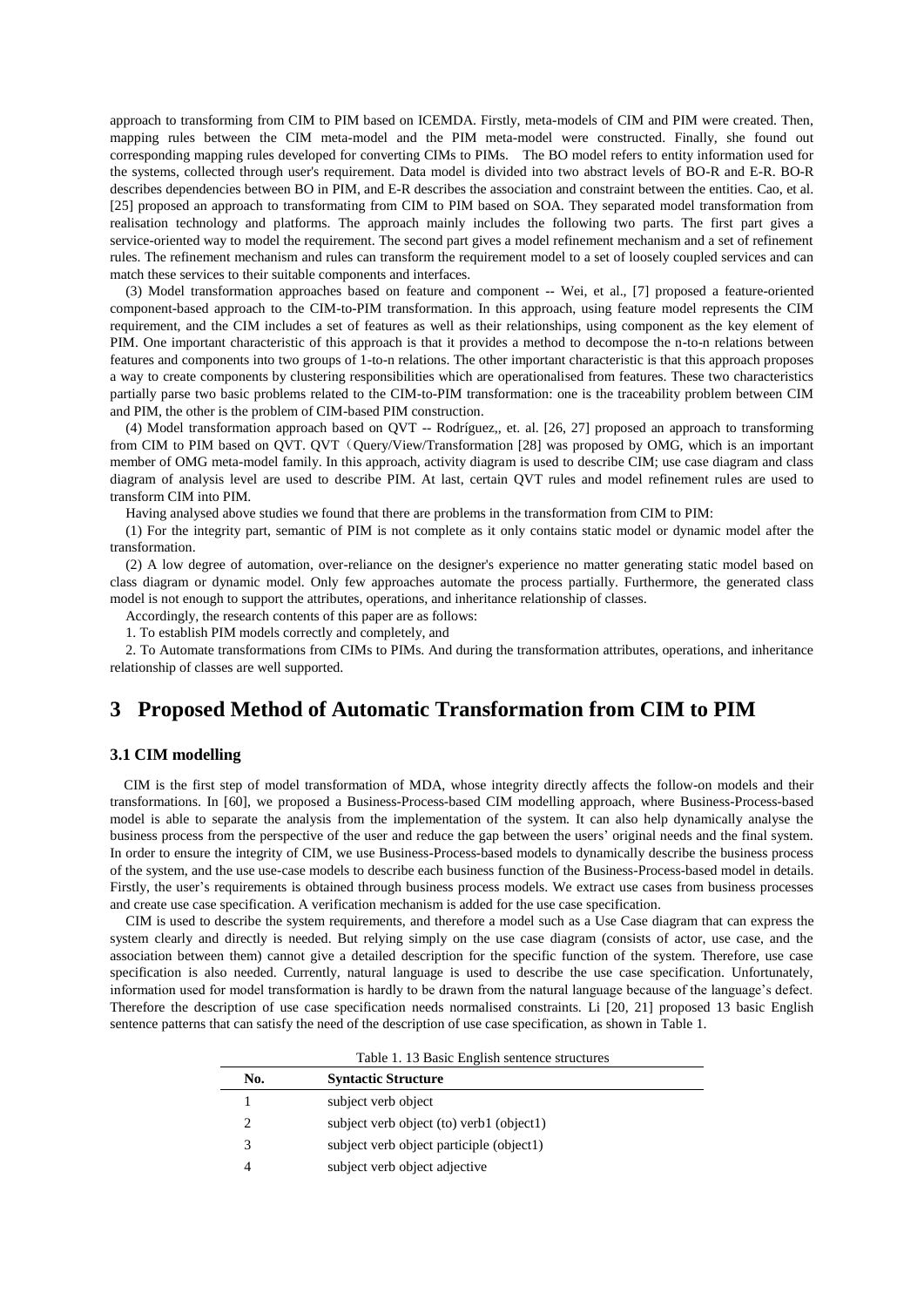| 5  | subject verb object object1                        |
|----|----------------------------------------------------|
| 6  | subject verb object conjunctive to verb1 (object1) |
| 7  | subject verb gerund (object)                       |
| 8  | subject verb object preposition object1            |
| 9  | subject verb object object1                        |
| 10 | subject verb (for) complement                      |
| 11 | subject verb                                       |
| 12 | subject be predicative.                            |
| 13 | subject verb preposition object1                   |

Thomas, et. al., also proposed that these 13 Basic English sentence patterns can describe the use case specification completely. So, we choose the above sentence patterns as the normalisation mechanism of the use case specification. Transformation from CIM to PIM can be automated by standardising the use case specification and extracting information from it.

#### **3.2 PIM Modelling**

There are different PIM modelling methods presently. Most of them use UML as the descriptive language of PIM meta-model for two reasons. One is that UML has become relatively mature after many years' development, and it is widely used in the process of software engineering modelling. The other is that UML2.0 provides a good support to MDA.

In the previous article [60], we used Class Diagram to present PIM models. However, a class model can only express the static information of PIM, and cannot express the dynamic information, which will result in missing information about PIM. Therefore, in this study, we add dynamic information to PIM. In UML 2.0, the dynamic behaviour view includes the state machine diagram, activity diagram and interaction diagram. The State Machine View describes the dynamic behaviour of the object time by modelling the lifetime of each class's object. A state machine is a narrow, deep view of behaviour, a compact view of a single object, through which it is difficult to understand the overall function of a system. Interactive views provide a more global view of object behaviour. In interactive view, Sequence Diagram is selected in this paper. Active view is a special form of state machine for computing and workflow modeling. In this paper, State Diagram is already used at the PIM, so activity diagram is no longer used. To sum up, in the PIM layer, we use three kinds of diagrams in UML to do the modelling, which are Class Diagram, Sequence Diagram and State Diagram. Class Diagram belongs to the static model and Sequence Diagram and State Diagram belong to dynamic models. The combination of static model and dynamic model makes the PIM more complete. The transformation process from CIM to PIM is shown in Fig. 1.



Fig. 1. Transformation process from CIM to PIM

#### **3.3 Transformation from Use Case Models to Class Diagrams**

Li, et. Al., [21, 23, 26, 31] proposed a number of Class Diagram based model transformation methods. Use Case driven method is the common choice while transforming from a Use Case Diagram to a Class Diagram. Firstly, robust analysis is used to add attributes for the initial class diagrams. Then sequence diagram is used to add methods for the class diagram. However, in this way, only separate classes can be generated. Relationships between classes like inheritance and dependency cannot be generated automatically. Now transformations to class diagram are lack of support for the relationships between classes, which will reduce the integrity and consistency of the model, and increase the risk of the system. Therefore, in the previous article [60], we proposed a relationship oriented model transformation method.

In the first place, we parse the use case specification event flow to generate a "Function-Argument" matrix. Secondly, the affinity analysis <sup>[32]</sup> is carried out to obtain the entity class. Thirdly, affinity analysis is used again to obtain business class. At last, we refine the aggregated classes and add relationships between the classes.

In existing studies, the transformation into a Class Diagram depends on experienced people. Only a few parts implemented semi-automation. Furthermore, the generated class model is not enough to support the attributes, operations, and inheritance relationship of classes. In our previous paper [60], a relationship oriented automatic transformation approach which describes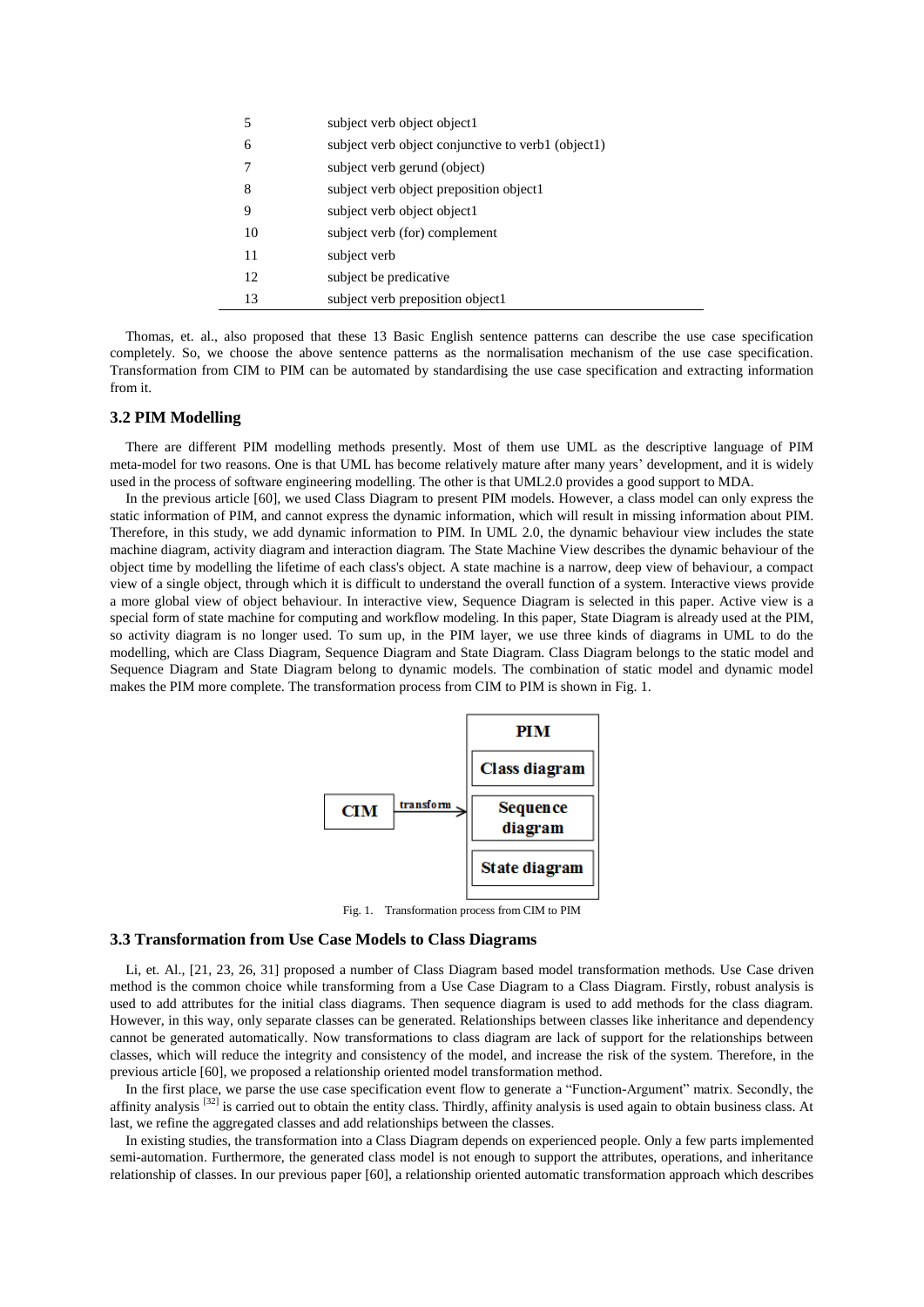how Use Case specification event flow is transformed to Class Diagram is proposed. On the basis of the use case description template and the use case description semi-formal language function-argument matrix is extracted depends on relationship oriented thinking and class model is automatically aggregated by affinity analysis automation algorithm. In addition, during the transformation attributes, operations, and inheritance relationship of classes are well supported.

#### **3.4 Transformation from Use Case Model to Sequence Diagrams**

Xin and Jiang [6, 7] discussed that using Sequence Diagram (which is used to describe the dynamic interaction between objects) to represent the PIM. The sequence diagram is the dynamic representation of a system, and it also shows how objects communicate over times. Sequence Diagram expresses dynamically how a system implements business functions by the dynamic message interactions between objects, so that the model can describe the system more precise. Sequence Diagram consists of object, message, and other basic elements. "Message" is marked by the sender and the receiver of the message. They parse each event flow of the use case event flow to obtain message sequence of the sequence diagram, then assemble the message sequences in a specific pattern. Finally, the system's Sequence Diagram is generated.

#### **3.4.1 Transformation Approach**

We parse the use case specification event flow that has been normalised by the sentence patterns provided. The rules of transformation from use case event flow to sequence diagram is obtained by analysing the generated class diagrams as well as 13 English sentence patterns, as shown in Table 2. After resolving each event flow according to the rules, we can get message tuple consists of sender, receiver, message and message type. Message type includes calling message, returning message, etc. After obtaining the message tuple we need to adjust them according to the generated class. At last, sequence diagram is generated from message tuples.

| <b>Syntactic Structure No.</b> | <b>Sender</b> | Receiver | <b>Message</b>         | <b>Type</b> |
|--------------------------------|---------------|----------|------------------------|-------------|
| 1                              | subject       | subject  | $verb + object$        | call        |
| 2                              | object        | object   | $verb1 + object1$      | call        |
| 3                              | object        | object   | $participle + object1$ | call        |
| $\overline{4}$                 | subject       | subject  | $be + adjective$       | call        |
| 5                              | subject       | subject  | $set + object1$        | call        |
| 6                              | object        | object   | verb                   | call        |
| 7                              | object        | object   | verb                   | call        |
| (the preposition is to)<br>8   | subject       | object1  | $verb + object$        | return      |
| (other situation)<br>8         | subject       | subject  | $verb + object$        | call        |
| 9                              | subject       | subject  | $verb + object$        | call        |
| 10                             | object        | object   | verb                   | call        |
| 11                             | object        | object   | verb                   | call        |
| 12                             | object        | object   | $be + predictive$      | call        |
| 13                             | object        | object   | verb                   | call        |

Table 2. Sequence diagram event flow resolution rules

#### **3.4.2 Transformation Algorithms**

We loop read each use case specification event flow, if an event starts with a "[" then read the value of the event flow sentence number and query for transformation rule table based on the value. Use case event flow is parsed to obtain sender, receiver, message, message type and other elements used by sequence diagram of the message tuple. We process the obtained message tuple by considering the following situations:

- If the sender itself is a class name and the "sendMessage" is included in the class, then the message tuple does not need to be changed;
- If the sender is not a class name and only one class includes "sendMessage", then the sender will be replaced with the name of the class which includes the "sendMessage";
- If the sender is not a class name and the "sendMessage" is included in some same classes, the sender will be replaced with the name of the class which includes the "sendMessage" according to "responsibility driven" thought.

The processed message tuple is put into the message sequence. We use message sequence input and generate the final sequence diagram according to the message sequences in the queue. As shown in Algorithm 1. When generating a sequence diagram, we should pay attention to the layout, location and other factors of the object, lifeline, activation, message and other basic components.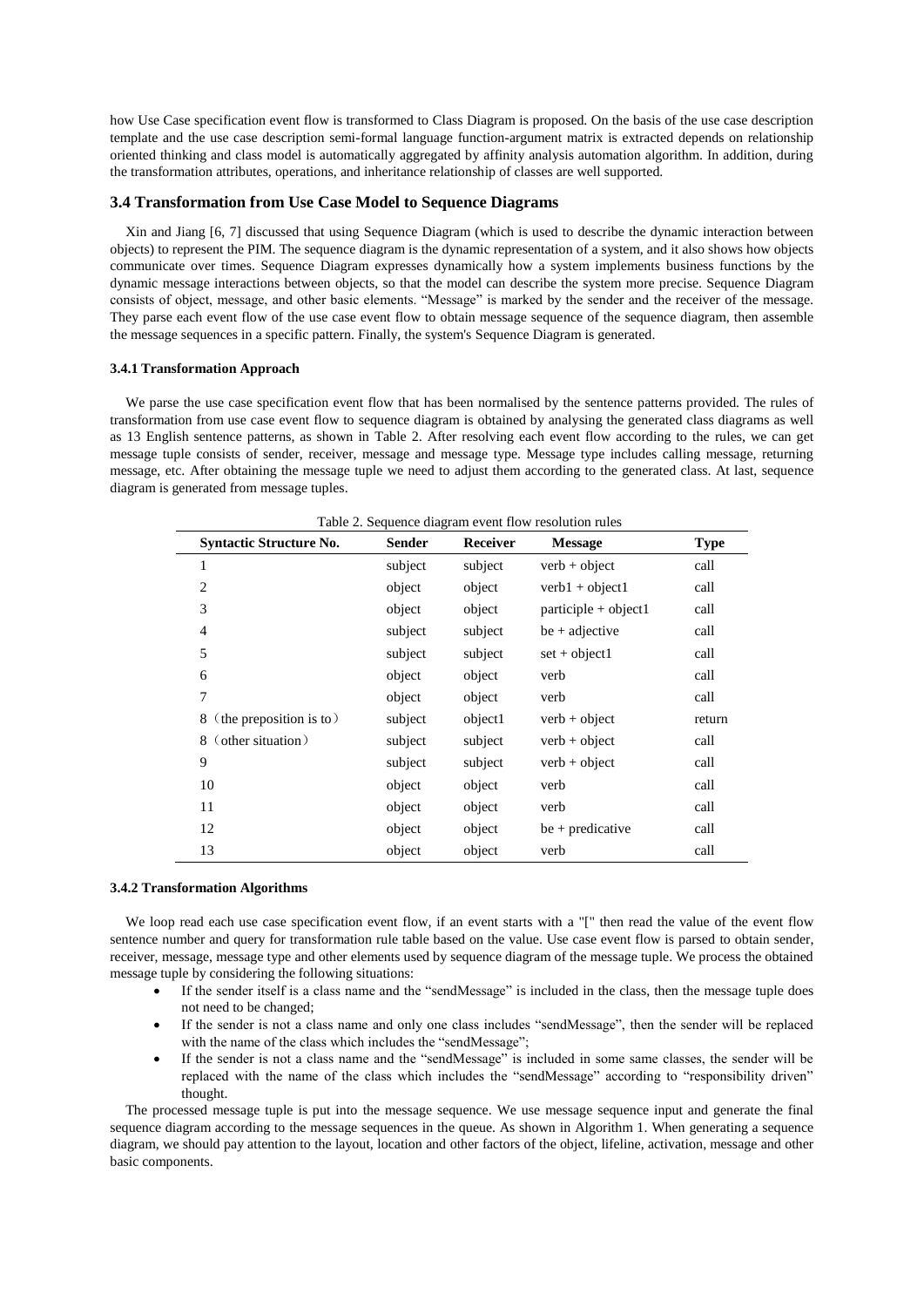| <b>Algorithm 1:</b> Transformation from Use Case Diagram |  |  |  |  |
|----------------------------------------------------------|--|--|--|--|
| to Sequence Diagram.                                     |  |  |  |  |
| input:                                                   |  |  |  |  |
| EventFlowList of all the use case specification event    |  |  |  |  |
| flow                                                     |  |  |  |  |
| output:                                                  |  |  |  |  |
| Sequence Diagrams                                        |  |  |  |  |
|                                                          |  |  |  |  |
| 1: foreach EventFlow in EventFlowList{                   |  |  |  |  |
| foreach Event in EventFlow{<br>2:                        |  |  |  |  |
| 3:<br>if(checkFirstLetter(Event,'[')){                   |  |  |  |  |
| 4:<br>$Value = getValue(Event);$                         |  |  |  |  |
| 5:<br>$Sender = getSender(Event, Value);$                |  |  |  |  |
| 6:<br>$Receiver = getReceiver(Event, Value);$            |  |  |  |  |
| 7:<br>$Message = getMessage(Event, Value);$              |  |  |  |  |
| 8:<br>MessageType=getMessageType(Event,Value);           |  |  |  |  |
| 9:<br>dealWith (Sender, Receiver, Message,               |  |  |  |  |
| 10:<br>MessageType);                                     |  |  |  |  |
| 11:<br>add(sequenceList, Sender, Receiver, Message,      |  |  |  |  |
| MessageType);<br>12:                                     |  |  |  |  |
| 13:<br>}                                                 |  |  |  |  |
| 14:                                                      |  |  |  |  |
| generateSequenceDiagram(sequenceList);<br>15:            |  |  |  |  |
| $16:$ }                                                  |  |  |  |  |

#### **3.5 Transformation from Use Case Model to State Diagrams**

Xin discussed [6] that in the process of transformation from use case model to State Diagram the most important point is to consider how to parse the use case event flow, in order to ensure the one-to-one mapping between the functional requirements of the system described in the use case specification and the elements of the State Diagram such as state, transition and condition decision.

#### **3.5.1 Transformation Approach**

We need to transform each use case in the use case diagram into state diagram like the transformation from use case model to Sequence Diagram.

Firstly, the use case specification event flow is parsed. We make rules of transformation from use case model to state diagram by analysing the basic elements of state diagrams and the 13 English sentence patterns, as shown in Table 3. In the process of executing this operation, the flow direction of the decision branch path in different environment should be considered since the state diagram is different from the sequence diagram.

| Table 3. State diagram event parsing rules |                        |  |  |
|--------------------------------------------|------------------------|--|--|
| Syntactic<br>Structure No.                 | <b>State</b>           |  |  |
| 1                                          | $verb + object$        |  |  |
| 2                                          | $verb1 + object1$      |  |  |
| 3                                          | $participle + object1$ |  |  |
| $\overline{4}$                             | $be + adjective$       |  |  |
| 5                                          | $set + object1$        |  |  |
| 6                                          | verb                   |  |  |
| 7                                          | verb                   |  |  |
| 8                                          | $verb + object$        |  |  |
| 9                                          | $verb + object$        |  |  |
| 10                                         | verb                   |  |  |
| 11                                         | verb                   |  |  |
| 12                                         | $be + predictive$      |  |  |
| 13                                         | verb                   |  |  |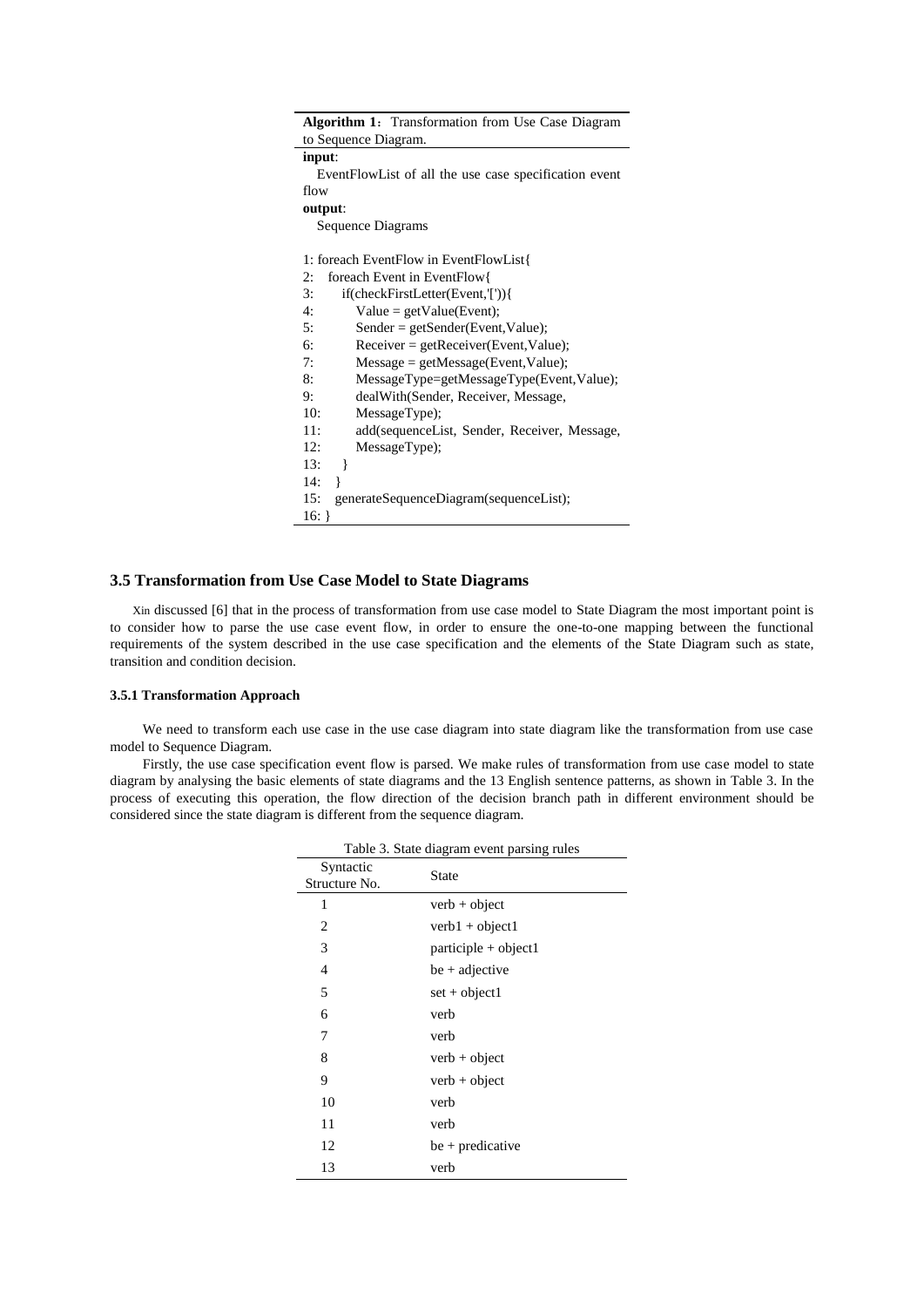We loop read each use case specification event flow, if an event flow starts with "[" then obtain the value of the event flow sentence number and query for transformation rule table based on the value, as shown in Table 3. We extract state element from the event flow and put the element into the state List. If the event flow is "If", "Else", or "EndIf", these conditional statements will be put into the state list directly.

A new state diagram is generate based on the state list. We paint the states in order on the state diagram, new a stack if conditional statement (If) exists, push "If" and other states after "If" onto the stack. When the top element of the stack is "EndIf", we get the position (pos) of the nearest "If" to "EndIf", pop the states between the top and the pos off the stack, and then paint these states in order on the state diagram, as shown in Algorithm 2. When generating State Diagrams, we should pay attention to the layout if the elements on the state diagram to prevent dislocation of the elements.

In [6], there may be a bias in the order of States. In our study during the transformation process, the stack is used to ensure the correctness of the order of States, especially when the selection structure is encountered.

| Algorithm 2 The transformation from use case model to state diagram. |  |  |  |  |
|----------------------------------------------------------------------|--|--|--|--|
| Input:                                                               |  |  |  |  |
| EventFlowList                                                        |  |  |  |  |
| Output:                                                              |  |  |  |  |
| state diagram                                                        |  |  |  |  |
|                                                                      |  |  |  |  |
| 1: foreach EventFlow in EventFlowList{                               |  |  |  |  |
| foreach Event in EventFlow{<br>2:                                    |  |  |  |  |
| 3:<br>if(checkFirstLetter(Event,'[')){                               |  |  |  |  |
| 4:<br>$Value = getValue(Event);$                                     |  |  |  |  |
| 5:<br>$State = getSender(Event, Value);$                             |  |  |  |  |
| 6:<br>add(stateList,State);                                          |  |  |  |  |
| 7:<br>}else{                                                         |  |  |  |  |
| 8:<br>$condition = getContent(Event);$                               |  |  |  |  |
| add(stateList,condition);<br>9:                                      |  |  |  |  |
| 10:<br>}                                                             |  |  |  |  |
| 11:<br>ł                                                             |  |  |  |  |
| 12:<br>generateStateDiagram();                                       |  |  |  |  |
| 13: foreach State in stateList{                                      |  |  |  |  |
| if(State!="If"&&State!="Else"&&State!="EndIf")<br>14:                |  |  |  |  |
| 15:<br>ł                                                             |  |  |  |  |
| 16:<br>drawState(State);                                             |  |  |  |  |
| 17:<br>}else{                                                        |  |  |  |  |
| Stack stack;<br>18:                                                  |  |  |  |  |
| if(State!="EndIf")<br>19:                                            |  |  |  |  |
| 20<br>ſ                                                              |  |  |  |  |
| 21:<br>stack.push();                                                 |  |  |  |  |
| 22:<br>}                                                             |  |  |  |  |
| 23:<br>if(State=="EndIf")                                            |  |  |  |  |
| 24:<br>$\{$                                                          |  |  |  |  |
| 25:<br>currentStateList=stack.pop();                                 |  |  |  |  |
| 26:<br>drawState(currentStateList);                                  |  |  |  |  |
| 27:                                                                  |  |  |  |  |
| 28:<br>}                                                             |  |  |  |  |
| 29:<br>ł                                                             |  |  |  |  |
| $30:$ }                                                              |  |  |  |  |

## **4 Case Analysis**

#### **4.1 CIM Modelling**

In the scheme of this paper, the business process model and the use case model are used to represent CIM. Therefore, the method is very suitable for the software systems based on business processes. A library management system is a typical and common business based system, which mainly deals with the book lending related business. Based on the above reasons, we take a simplified library management system as an example and analyse the above modelling as well as transformation method. First of all, the Level 0 business process modelling, the simplified library management system contains of "Borrow Management", "Book Management" and "Reader Management", as shown in Fig. 2.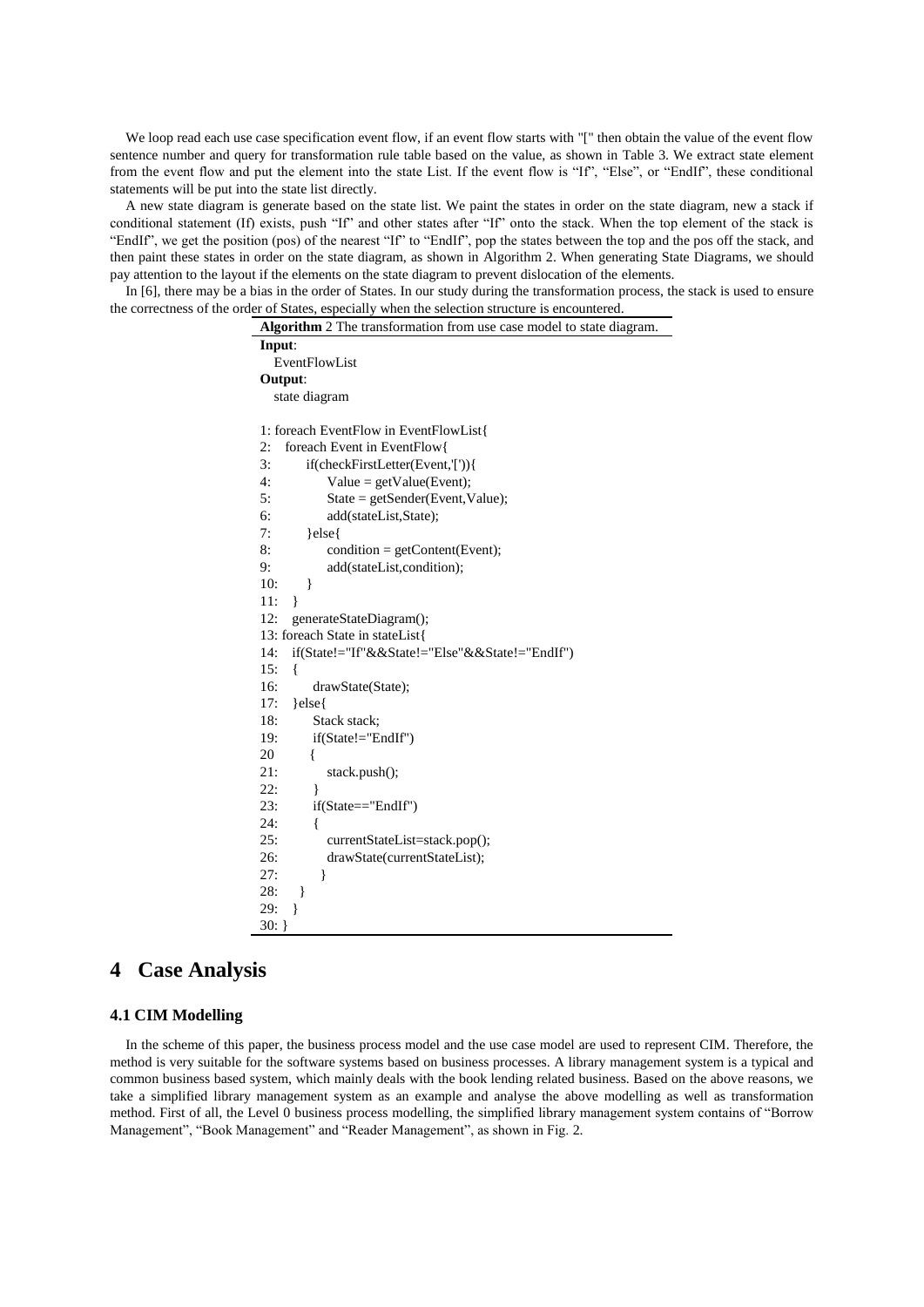

#### Fig. 2. Level0 business process modelling

In this paper, we dig deep into the "Borrow Management" activity only for the principle is similar. The main business of the business module is: (1) When readers search books by the system, there are two ways to choose: one is searching by book title and the other is by book author; (2) When readers find the book they want to borrow, they need to turn the book over to the librarian and hand borrowing procedure; (3) When the readers return the books, the librarian need to review the time limit of the books. If the time is overdue, readers should pay a fine. The Use Case Diagram of Borrow Management is shown in Fig. 3. The use case specification of Borrow Management is shown in Table 4. Each event of the use case specification is written according to the thirteen English sentences patterns used to describe use cases. The number of the subordinate sentence pattern is added before the sentence. So, it is convenient for the use case event flow analysis. Using these use case specification as input, the automatic transformation from CIM to PIM is carried out.



Fig. 3. Use case diagram of Borrow Management



| [8] Admin scan reader ID of Reader.                   |  |  |  |  |  |
|-------------------------------------------------------|--|--|--|--|--|
| [8] Admin input reader ID into System.                |  |  |  |  |  |
| [1] System check readerID.                            |  |  |  |  |  |
| If                                                    |  |  |  |  |  |
| [4] System find reader ID invalid.                    |  |  |  |  |  |
| [8] System throw error Message to Reader.             |  |  |  |  |  |
| Else                                                  |  |  |  |  |  |
| [8] System show info<br>like<br>readerID, readerName, |  |  |  |  |  |
| readerBorrowStatus of Reader.                         |  |  |  |  |  |
| [1] System check reader Borrow Status.                |  |  |  |  |  |
| <b>If</b>                                             |  |  |  |  |  |
| [4] System find reader Borrow Status invalid.         |  |  |  |  |  |
| [8] System throw error Message to Reader.             |  |  |  |  |  |
| Else                                                  |  |  |  |  |  |
| [8] Admin scan bookID of Book.                        |  |  |  |  |  |
| [8] Admin input bookID into System.                   |  |  |  |  |  |
| [1] System check bookID.                              |  |  |  |  |  |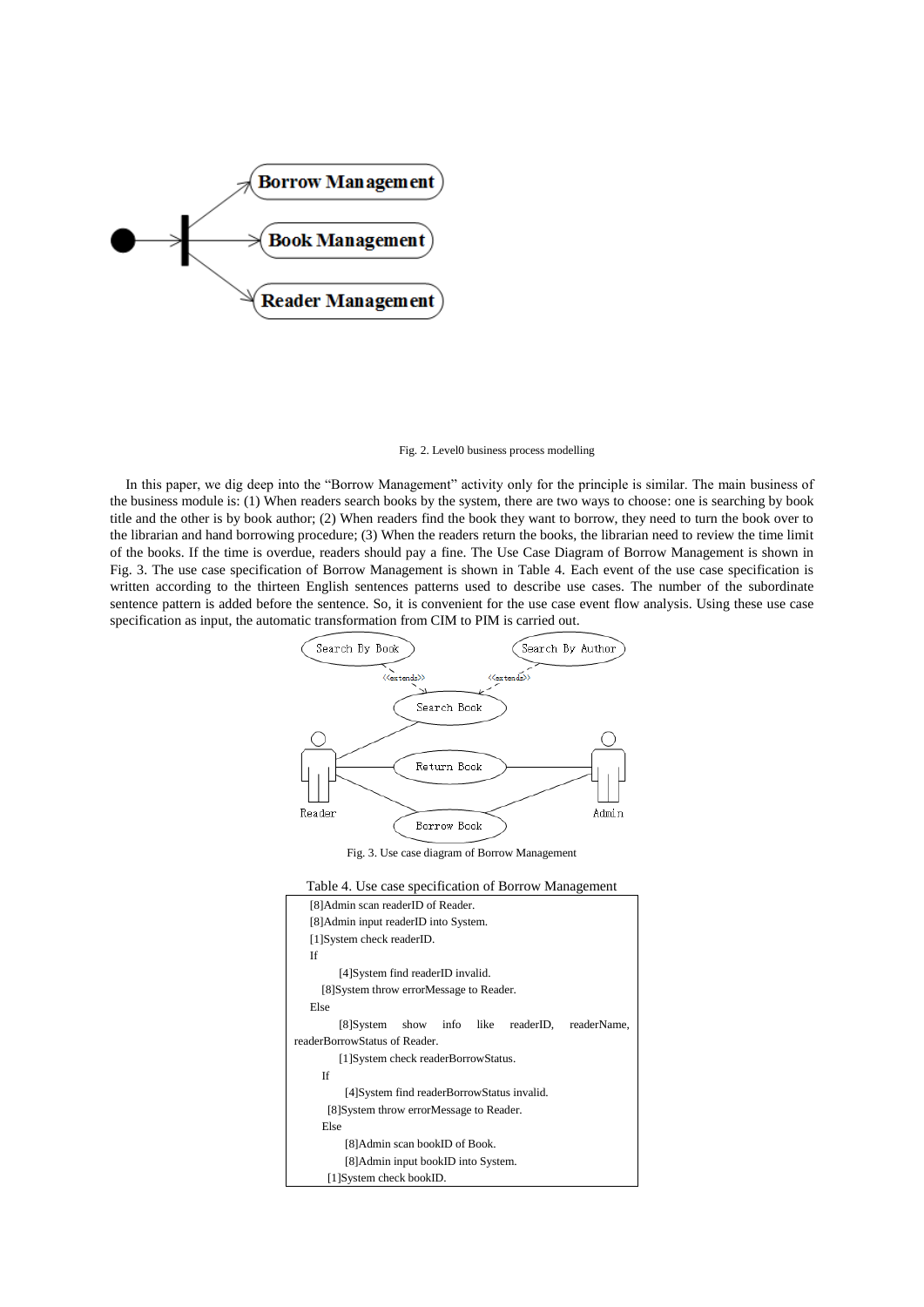```
 If 
             [4]System find bookID invalid. 
         [8]System throw errorMessage to Reader. 
        Else 
         [8]System show info like bookID, bookTitle, bookAuthor, 
bookStatus of Book. 
            [1]System check bookStatus.
         If 
              [4]System find bookStatus invalid. 
          [8]System throw errorMessage to Reader. 
         Else 
              [8]System update bookStatus of Book. 
          [1]Reader borrow Book. 
         EndIf 
        EndIf 
       EndIf 
EndIf
```
#### **4.2 Transformation from CIM to PIM**

 $\overline{\phantom{a}}$ 

We transform CIM into PIM using use case specification as input according to the transformation rule mentioned in Section 3. The transformation from use case specification to class model has been shown in our previous work [60]. In this paper, we will show how use case specification is transformed into Sequence Diagrams and State Diagrams.

#### **4.2.1 Transformation from use case specification to sequence diagram**

When a use case model is transformed into a Sequence Diagram, the first case is to loop read use case event stream and get the number of sentences for each event. Then, transformation rule function is called with the number of sentences and the sentence after tagging as parameters. This function extracts the corresponding basic elements from the sentence according to the different sentence numbers, and the specific internal execution algorithm is shown in Algorithm 1. So far, the event flow analysis step of transformation from use case specification to sequence diagram has been completed, and the obtained message sequence is shown in Table 5. The sequence diagram of "Borrow Book" is shown in Fig. 4.

| NO.            | <b>Sender</b> | Receiver | <b>Message</b>          | MessageType |
|----------------|---------------|----------|-------------------------|-------------|
| $\mathbf{1}$   | Admin         | Admin    | scanReaderID            | call        |
| $\overline{2}$ | Admin         | System   | inputReaderID           | return      |
| 3              | System        | System   | checkReaderID           | call        |
| 4              | System        | System   | beInvalid               | call        |
| 5              | System        | Reader   | throwErrorMessage       | return      |
| 6              | System        | System   | showInfo                | call        |
| 7              | System        | System   | checkReaderBorrowStatus | call        |
| 8              | System        | System   | beInvalid               | call        |
| 9              | System        | Reader   | throwErrorMessage       | return      |
| 10             | Admin         | Admin    | scanBookID              | call        |
| 11             | Admin         | System   | inputBookID             | return      |
| 12             | System        | System   | checkBookID             | call        |
| 13             | System        | System   | beInvalid               | call        |
| 14             | System        | Reader   | throwErrorMessage       | return      |
| 15             | System        | System   | showInfo                | call        |
| 16             | System        | System   | checkBookStatus         | call        |
| 17             | System        | System   | beInvalid               | call        |
| 18             | System        | Reader   | throwErrorMessage       | return      |
| 19             | System        | System   | updateBookStatus        | call        |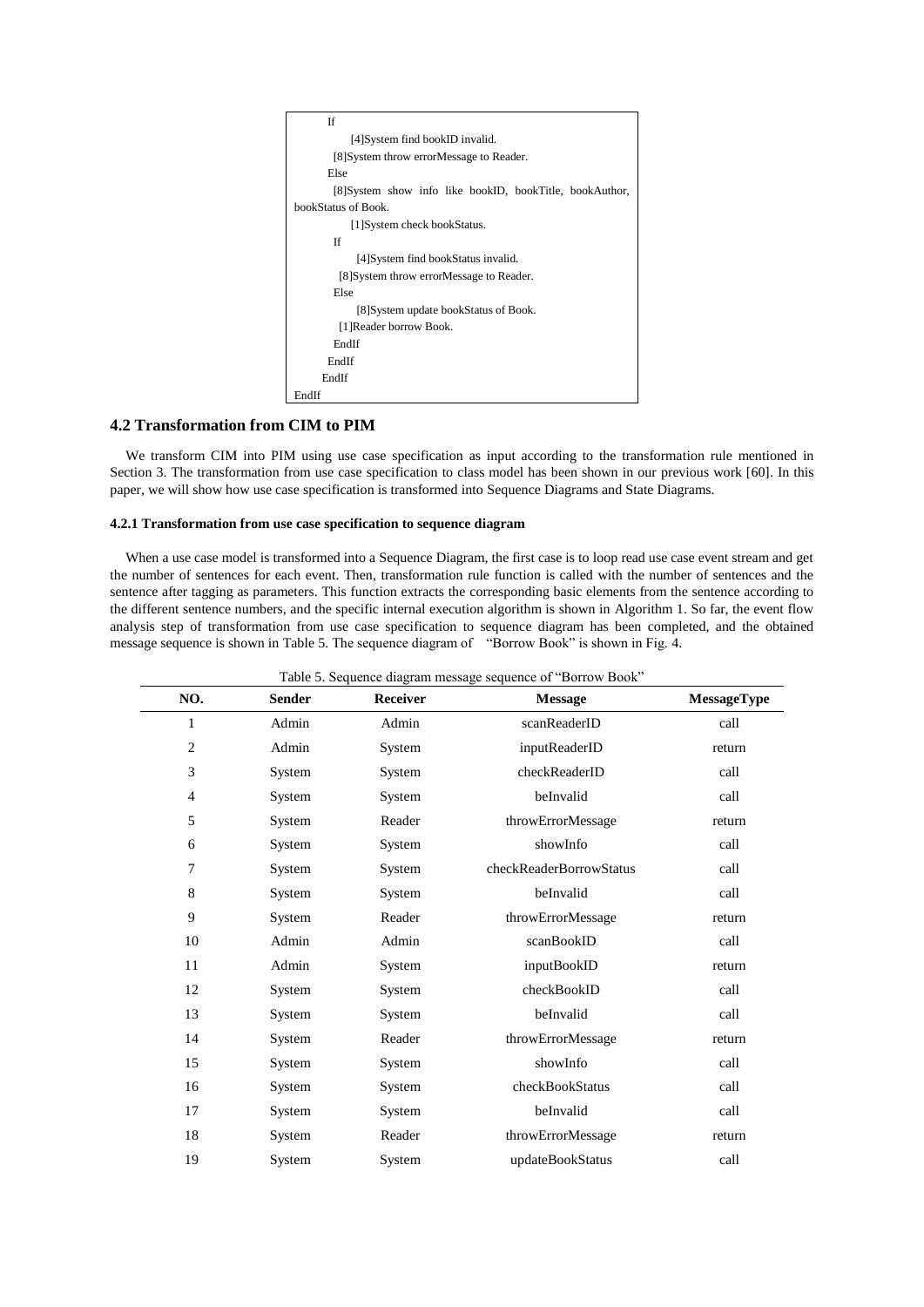

Fig. 4 sequence diagram of "Borrow Book"

#### **4.2.2 Transformation from use case specification to state diagram**

When the use case model is transformed into a state diagram, the event stream parsing function is called to process the event stream. Firstly, we loop read each event, mark the word and get the sentence number, but the conditional identification words such as If, Else and EndIf do not need to be marked.

Then, the generating sequence function is called with the input of the sentence number and the marked event. According to the rules of transformation from use case specification to State Diagram, the feature words that can be mapped to the basic elements in the State Diagram are extracted from the event stream, and the list of States is formed. The conditional identifier is directly added to the list of states without processing. Similarly, in the case of "Borrow Book", its status list is shown in Table 6. The state diagram of "Search By Author" is shown in Fig. 5.

Table 6 State list of "Borrow Book"

| NO. | State        | $\mathbf{M}$<br>IV. | State             | <b>ALO</b><br>NU.            | State   |
|-----|--------------|---------------------|-------------------|------------------------------|---------|
|     | scanReaderID | $\overline{ }$      | throwErrorMessage | $\sim$<br><u>.</u><br>$\sim$ | $-$<br> |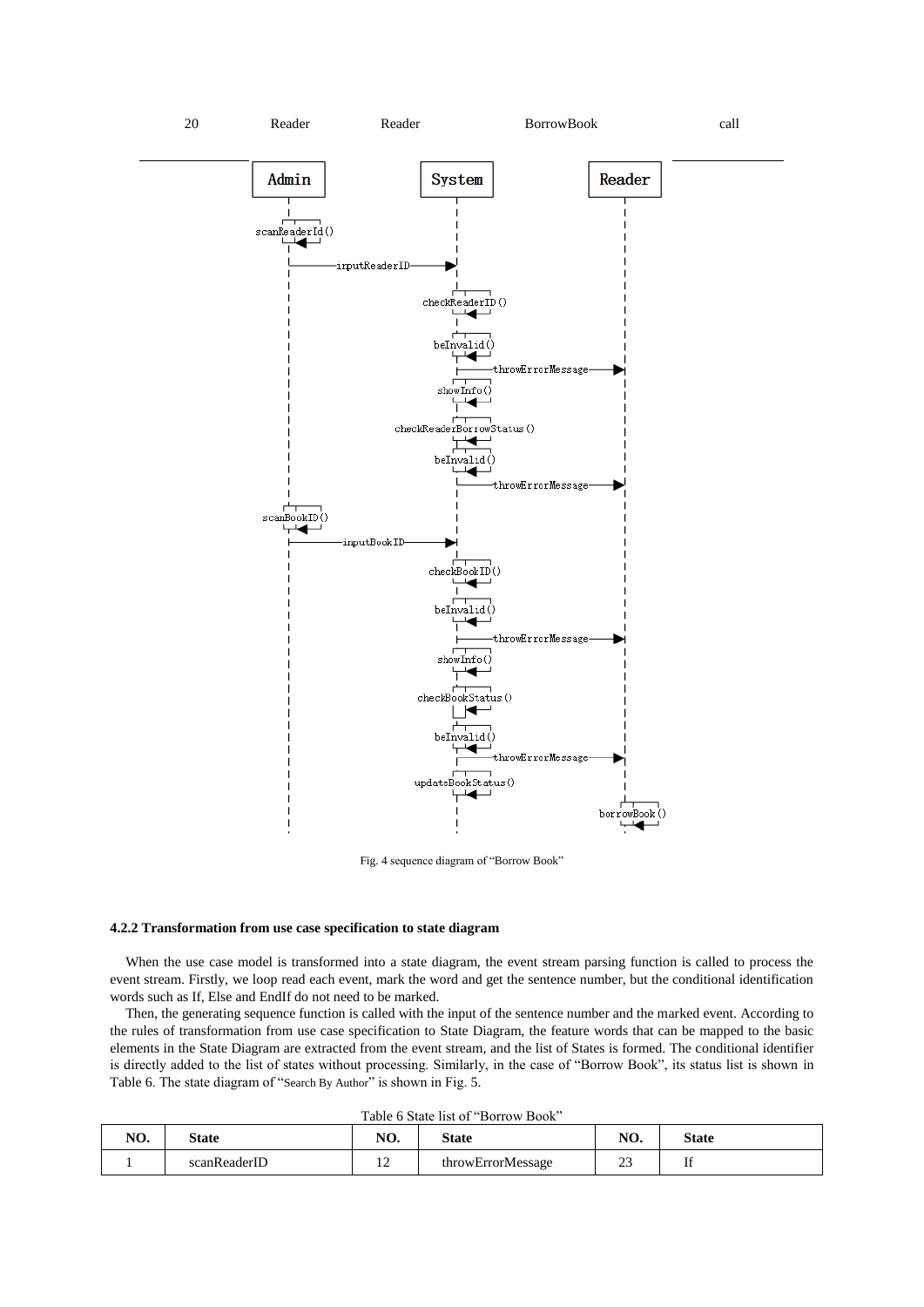| 2             | inputReaderID           | 13 | Else              | 24 | beInvalid         |
|---------------|-------------------------|----|-------------------|----|-------------------|
| 3             | checkReaderID           | 14 | scanBookID        | 25 | throwErrorMessage |
| 4             | <b>If</b>               | 15 | inputBookID       | 26 | Else              |
| 5             | beInvalid               | 16 | checkBookID       | 27 | updateBookStatus  |
| 6             | throwErrorMessage       | 17 | If                | 28 | <b>BorrowBook</b> |
| $\mathcal{I}$ | Else                    | 18 | beInvalid         | 29 | EndIf             |
| 8             | showInfo                | 19 | throwErrorMessage | 30 | EndIf             |
| 9             | checkReaderBorrowStatus | 20 | Else              | 31 | EndIf             |
| 10            | <b>If</b>               | 21 | showInfo          | 32 | EndIf             |
| 11            | beInvalid               | 22 | checkBookStatus   |    |                   |



Fig. 5. State diagram of "Search By Author"

#### **4.3 Implementation of A Model Transformation Tool**

The code structure of model transformation tool is shown in Fig. 6. "Src" directory stores the core code of the program, including the classes of transformation from use case model to class diagram as well as the transformation of sequence diagram and state diagram, the helper classes and graphical user interface classes. The open source speech tagging tool kit released by the Stanford NLP (Natural Language Processing) Group is used to parse the use case specification event flow. The tool kit is placed in "lib" directory and "models" directory stores the models that have been trained and are used by the tool kit. "UseCaseSpec" directory stores the use case specifications used as the input of the program.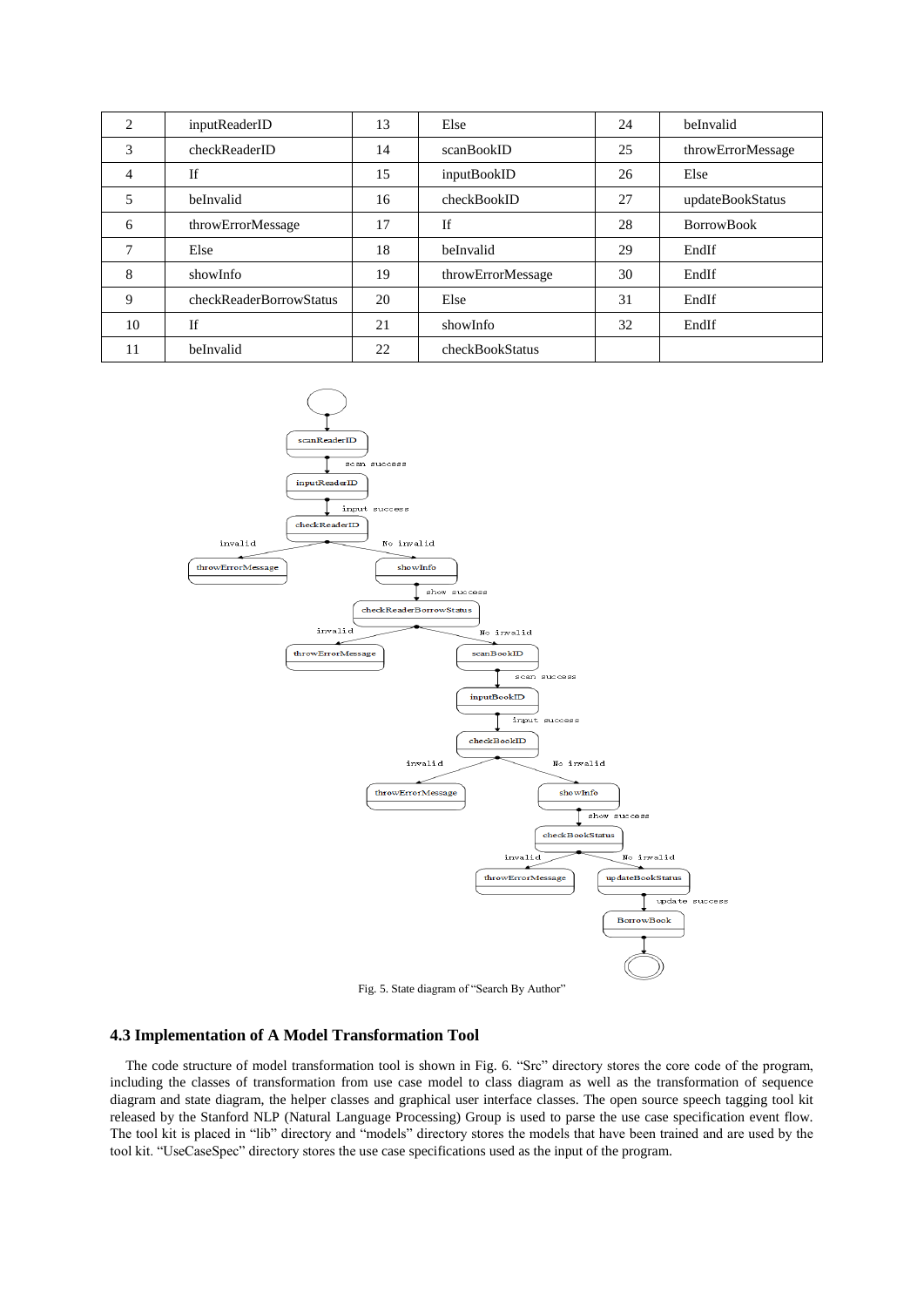Program interface screenshots are shown in Fig. 7. The Class Diagram of the system exists in the form of XMI document which is of good portability and can be opened in any model tools support XMI. This measure has a good foundation for code automation generation.



Fig. 7. Program interface screenshots

## **5 Conclusions**

Compared with the related studies, the advantages of our paper are as follows. A relationship oriented CIM-to-PIM automatic transformation approach is proposed. Class Diagram and Sequence Diagram are used to describe PIM. The class diagram describes the static part of the PIM, and the Sequence Diagram and State Diagram describe the dynamic part. The combination of class diagram, sequence diagram and state diagram ensures the integrity of the PIM model. In addition, a relationship oriented automatic transformation approach which describes how use case specification event flow is transformed to class diagram is illustrated. On the basis of the use case description templates and the use case description semi-formal language function-argument matrix is extracted depends on relationship oriented thinking and class model is automatically aggregated by affinity analysis automation algorithm. In addition, during the transformation attributes, operations, and inheritance relationship of classes are well supported.

The comparison of our work with related styudies in CIM-to-PIM transformation is shown in Table 7.

Table 7. Comparison of our work with related ones in CIM-to-PIM transformation

| <b>CIM-to-PIM</b> transformation approach | Integrity | Automated |  |
|-------------------------------------------|-----------|-----------|--|
| Use case event flow based approach        |           |           |  |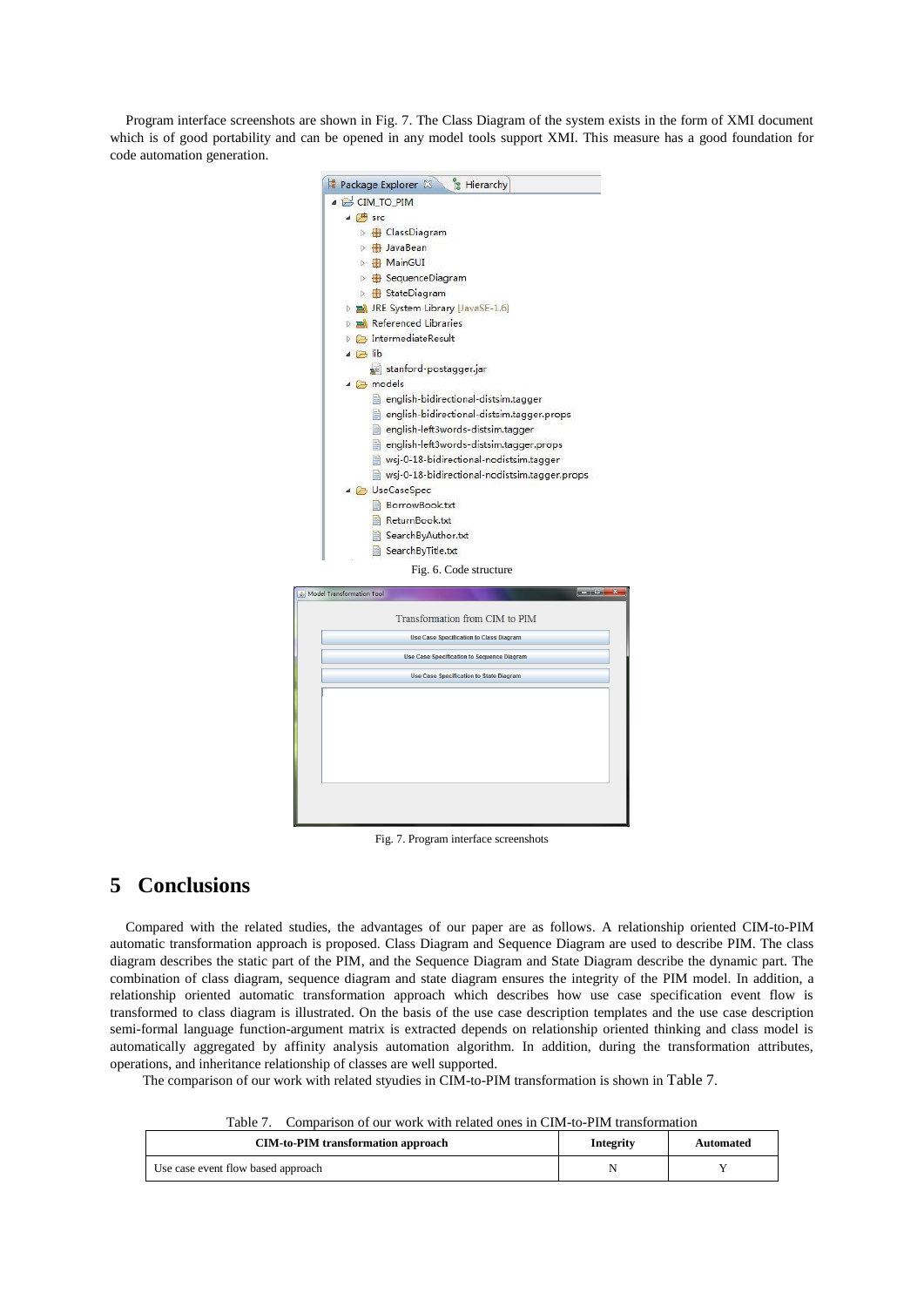| meta-model based approach                      |  |
|------------------------------------------------|--|
| feature and component based approach           |  |
| QVT (Query/View/Transformation) based approach |  |
| Relationship oriented approach (our paper)     |  |

In this article, we proposed a relationship-oriented transformation approach from CIM to PIM, attempting to resolve the problems such as the low degree of automation and the non-support for relationships between classes.

We plan to continue this work in the future. Firstly, CIM modeling method discussed in this paper involves the conversion of CIM's internal models. The transformation from business process models to the Use Case model is performed manually. We will pay more attention to this part by improving the CIM-to-CIM conversion method in order to eliminate the risk brought by the artificial intervention. Secondly, the approach we proposed does not yet support describing the Use Case specification in Chinese. In the process of software development, it is difficult for the developers in the Chinese language system to describe the use cases in English. At present, there are several studies of Chinese sentence analysis which includes the analysis of Chinese grammar and semantics, the Chinese word segmentation, etc. These studies will be referenced in the future.

## **Acknowledgments**

The authors would like to thank the anonymous reviewers for their valuable comments and suggestions. This work is partially supported by research and application demonstration of training service support technology for primary and secondary school teachers which belongs to project of national science and technology supporting plan (2014BAH22F00).

### **References**

[1] Miller J. and Mukerji J., MDA Guide, Version 1.0.1[J], OMG, 2003, 20(3):13.

[2] Njonko P. B. and Abed W. E., From natural language business requirements to executable models via SBVR, International Conference on Systems and Informatics, 2012:2453 - 2457.

[3] Debnath N., Leonardi M. C., Ridao M, et al., An ATL transformation from natural language requirements models to business models of a MDA project, IEEE 11th International Conference on ITS Telecommunications (ITST), 2011:633 - 639.

[4] Huang J., Zhang L., and Gu J., Object-oriented three-layer modelling in MDA. Journal of Computer Applications, 2010, 30(2):385-389.

[5] Zhang Z. and Zhang G., Software Requirement Modeling Research Based on Use Case, Microcomputer Development, 2004, 14(7):30-32.

[6] Xin Y., Research on UML Model Transformation based on MDA, Xidian University, China, 2009.

[7] Jiang L., MDA-based Transformation between UML Models. Xidian University, China, 2009.

[8] Liu T., Research on Model Transformation from CIM to PIM in MDA, Xidian University, China, 2010.

[9] Wei Z, Hong M, Zhao H, et al., Transformation from CIM to PIM: A Feature-Oriented Component-Based Approach, Lecture Notes in Computer Science, 2005:248-263.

[10] Kuang Z. and Wei C., Based on UCM Demand Modeling Techniques, Science and Technology Information, 2013, (15):230-231.

[11] Fuxman A., Liu L., Mylopoulos J, et al., Specifying and analyzing early requirements in Tropos, Requirements Engineering, 2004, 9(2):132-150. [12] Yu E., Towards modelling and reasoning support for early-phase requirements engineering, Proceedings of the Third IEEE International Symposium on Requirements Engineering, 1997, 1997:226--235.

[13] Zheng Y. Research on Requirements Modeling Based on Scenarios, Zhejiang Normal University, China, 2009.

[14] Jin H. and Huang Q., Requirement formal modeling and quality characteristics verification based on scene behavior, Application Research of Computers, 2016, 05:1-9.

[15] Cheng M., Huang B., Wu G., Yao Y. and Yuan M., Software Behavior and Multi-Viewpoints Oriented Requirement Modeling Methodology, Journal of Wuhan Univ (Nat.Sci.Ed.), 2014,03:211-218.

[16] Yao Y., Wu D., Wu H. and Wan L., Design and realization of new software requirements description language, Computer Engineering and Applications, 2009, 45(21):185-88.

[17] Valles-Barajas F. A., Formal Model for The Requirements Diagrams Of Sysml, IEEE Latin America Transactions, 2010, 8(3):259 - 268. [18] Osis J., Asnina E. and Grave A., Computation Independent Modeling within the MDA, IEEE Computer Society, 2007:22-34.

[19] Karakostas B., Panagiotakis D., and Fakas G., Workflow Requirements Modelling Using XML[J]. Requirements Engineering, 2002, 7(3):124-138.

[20] Li L. A. Semi-Automatic Approach to Translating Use Cases to Sequence Diagrams, International Conference on Technology of Object-Oriented Languages. IEEE Computer Society, 1999:184.

[21] Li L., Translating Use Cases to Sequence Diagrams, Proceedings of 15th IEEE international conference on Automated software engineering, IEEE Computer Society, 2000:293.

[22] Kherraf S, Lefebvre, R. and Suryn W., Transformation from CIM to PIM Using Patterns and Archetypes, 2014 23rd Australian Software Engineering Conference. IEEE, 2008:338-346.

[23] Cao X., Miao H. and Sun J., An Approach to Transforming from CIM to PIM Using Pattern, Computer Science, 2007, 34(6):265-269.

[24] Yin J., Research on MDA-CIM modeling and its transformation to PIM, Harbin Institute of Technology, China, 2007.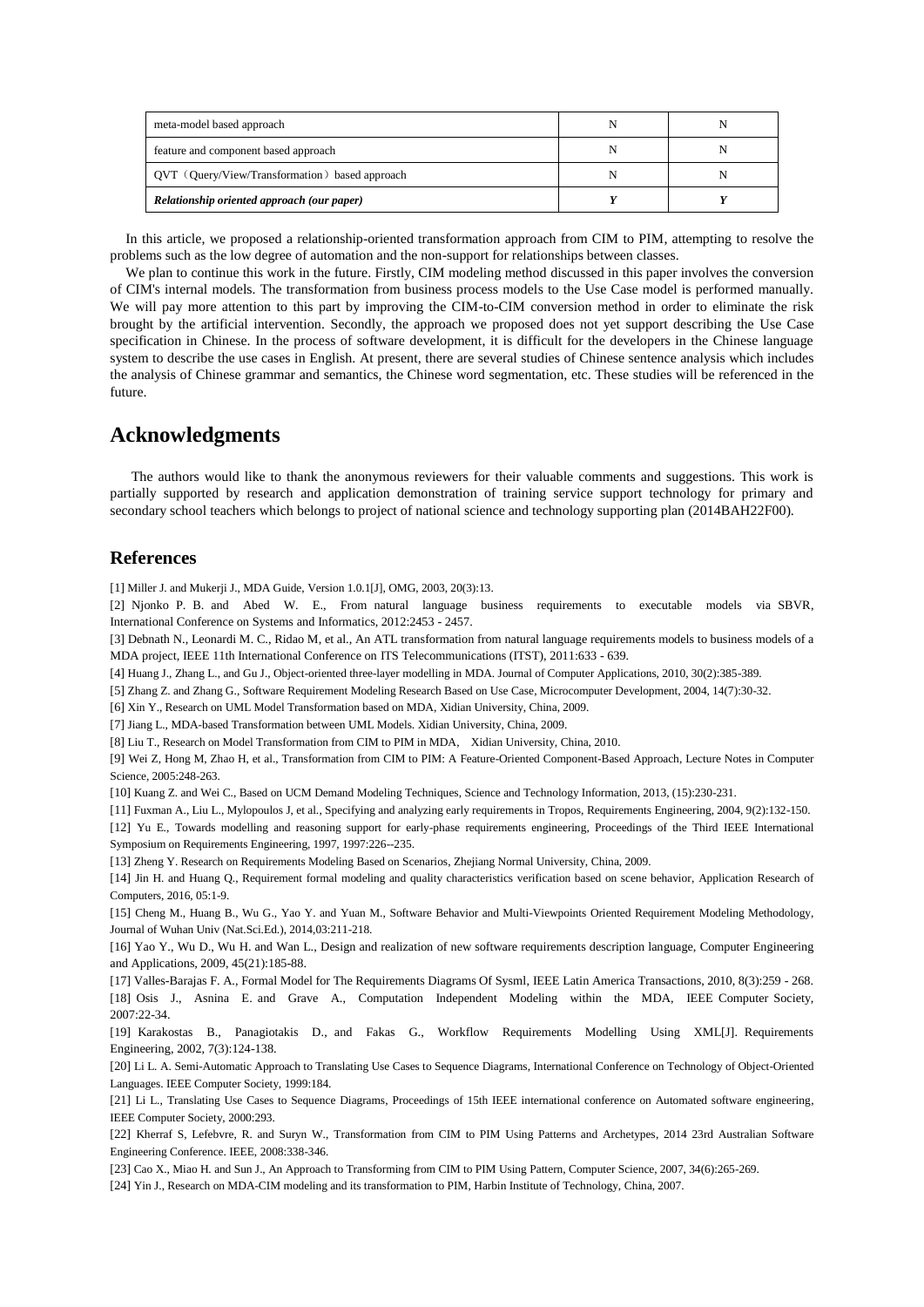[25] Cao X., Miao H. K., and Xu Q. G., Modeling and Refining the Service-Oriented Requirement, 2012 Sixth International Symposium on Theoretical Aspects of Software Engineering. IEEE, 2008:159-165.

[26] Rodríguez A., Fernández-Medina E. and Piattini M., CIM to PIM Transformation: A Reality[M]// Research and Practical Issues of Enterprise Information Systems II. Springer US, 2008:1239-1249.

[27] Rodríguez A, Fernández-Medina E. and Piattini M. Towards CIM to PIM Transformation: From Secure Business Processes Defined in BPMN to Use-Cases., Business Process Management, 2007:408-415.

[28] Omg Q. Meta Object Facility (MOF) 2.0 Query/View/Transformation Specification, Final Adopted Specification, 2008.

[29] White S. A. Introduction to BPMN, IBM Cooperation, 2004.

[30] Phalp K. T., Vincent J. and Cox K., Improving the quality of use case descriptions: empirical assessment of writing guidelines, Software Quality Control, 2007, 15(4):383-399.

[31] Dennis A. R., Wixom B. H., Tegarden D. Systems Analysis and Design with UML Version 2.0: An Object-Oriented Approach[J]. International Journal of Control, 2007, v.48 n.5(5):1807-1818.

[32] Martin J., Information Engineering Book II: Planning and Analysis[M]. Englewood cliffs N.J.:Prentice Hall,1989:160,447.

[33] Rosenberg D. and Stephens M., Use Case Driven Object Modeling with UML: Theory and Practice, Apress, 2007.

[34] Michael B. and James R., Object-Oriented Modeling and Design with UML, Beijing Posts and Telecom Press, China, 2006.

[35] Njonko P. B. F. and Abed W. E., From natural language business requirements to executable models via SBVR, International Conference on Systems and Informatics, 2012:2453 - 2457.

[36] Debnath N., Leonardi M. C., Ridao M., et al., An ATL transformation from natural language requirements models to business models of a MDA project, 11th IEEE International Conference on ITS Telecommunications (ITST), 2011:633 - 639.

[37] Zou S., Peng Y., Guo Z., Liu C., Zhou T., Wei L. and Gu A. Case Study of Acquiring Formal Software Requirement, Modern ElectronicsTechnique,2009, 32(12):45-48.

[38] Gao R, Miao H. and Chen Y., An Approach to Capturing Formal Functional Requirements, Computer Applications and Software, 2004,21(10):4-6.

[39] Tang Y., Research of Use Case Modeling Based on Petri Net, Southwest University, China, 2006.

[40] Abbott R. J., Program design by informal English descriptions, Communications of the ACM, 1983, 26 (11) , 882–894.

[41] Chen P., Entity-relationship modeling: historical events, future trends and lessons learned, Software Pioneers: Contributions to Software Engineering, Springer-Verlag, New York, USA, pp. 2002:296–310.

[42] Chen P., English sentence and entity-relationship diagrams, Information Sciences, 1983, 29 (2–3), 127–149.

[43] Beck K. and Cunningham, W. A., Laboratory for teaching object-oriented thinking, OOPSLA: Conference on Object-Oriented Programming Systems, Languages and Applications , New York, NY, USA, ACM , 1989.

[44] Gomez F, Segami C. and Delaune C. A., System for the semiautomatic generation of E-R models from natural language specifications, Data and Knowledge Engineering, 1999, 29 (1), 57–81.

[45] Wahono R. S. and Far, B. H., OOExpert: distributed expert system for automatic object-oriented software design, 13th Annual Conference of Japanese Society for Artificial Intelligence, 1999:456–457.

[46] Mich L. and Garigliano, R., Nl-oops: a requirements analysis tool based on natural language processing, Third International Conference on Data Mining Methods and Databases for Engineering, Southampton, UK, 2002, WIT Press, pp, 321–330.

[47] Meziane F. and Vadera S., Obtaining E-R diagrams semi-automatically from natural language specifications, Sixth International Conference on Enterprise Information Systems, Universidade Portucalense, Porto, Portugal, 14–17, 2004, pp.2004:638–642.

[48] Harmain, H. M. and Gaizauskas R., CM-Builder: a natural language-based CASE tool for object-oriented analysis., Automated Software Engineering, 2003, 10(2),157–181.

[49] Hartmann S. and Link S., English sentence structures and EER modeling, APCCM '07: Proceedings of the Fourth Asia-Pacific Conference on Conceptual Modelling, Darlinghurst. Australian Computer Society, 2007: 27–35.

[50] Giganto R., Generating class models through controlled requirements, NZCSRSC-08, New Zealand Computer Science Research Student Conference Christchurch, New Zealand, 2008.

[51] Al-Safadi L. A. E., Natural language processing for conceptual modeling. International Journal of Digital Content Technology and its Applications, 2009, 3(3), 47–59.

[52] Elbendak M., Vickers P. and Rossiter N., Parsed use case descriptions as a basis for object-oriented class model generation, The Journal of Systems and Software, 2011, 84(2011),1209-1223.

[53] Sharma A. and Sood M., Incorporating MDA to Design Business Intelligence Services by using SaaS Model of Cloud Computing, International Journal of Computer Applications, 2014, 106(16):1-8.

[54] Atkinson C., Bostan P. and Draheim D., Foundational MDA Patterns for Service-Oriented Computing, Journal of Object Technology, 2015,  $14(1)$ .

[55] Curcin V. and Woodcock T., Poots A. J., et al., Model-driven approach to data collection and reporting for quality improvement, Journal of Biomedical Informatics, 2014, 52:151-162.

[56] Buchmann T., Dotor A. and Westfechtel B. MOD2-SCM: A model-driven product line for software configuration management systems, Information and Software Technology, 2013, 55(3):630-650.

[57] Wang Z. and Chalmers K. Evolution Feature Oriented Model Driven Product Line Engineering Approach for Synergistic and Dynamic Service Evolution in Clouds: Pattern Data Structure, 7th International Conference on Complex, Intelligent, and Software Intensive Systems (CISIS), IEEE Computer Society, 2013:471-474.

[58] Xiao P., An MDA Based Modeling and Implementation for Web App, Zhejiang University, China, 2013.

[59] Zhang C., Research and Implementation of The Model-Driven Development Methods for Automotive Electronic OS, University of Electronic Science And Technology Of China, 2013.

[60] Chen X, Zhou D, and Wu L., Theory of automatic transformation from Computation Independent Model to Platform Independent Model for